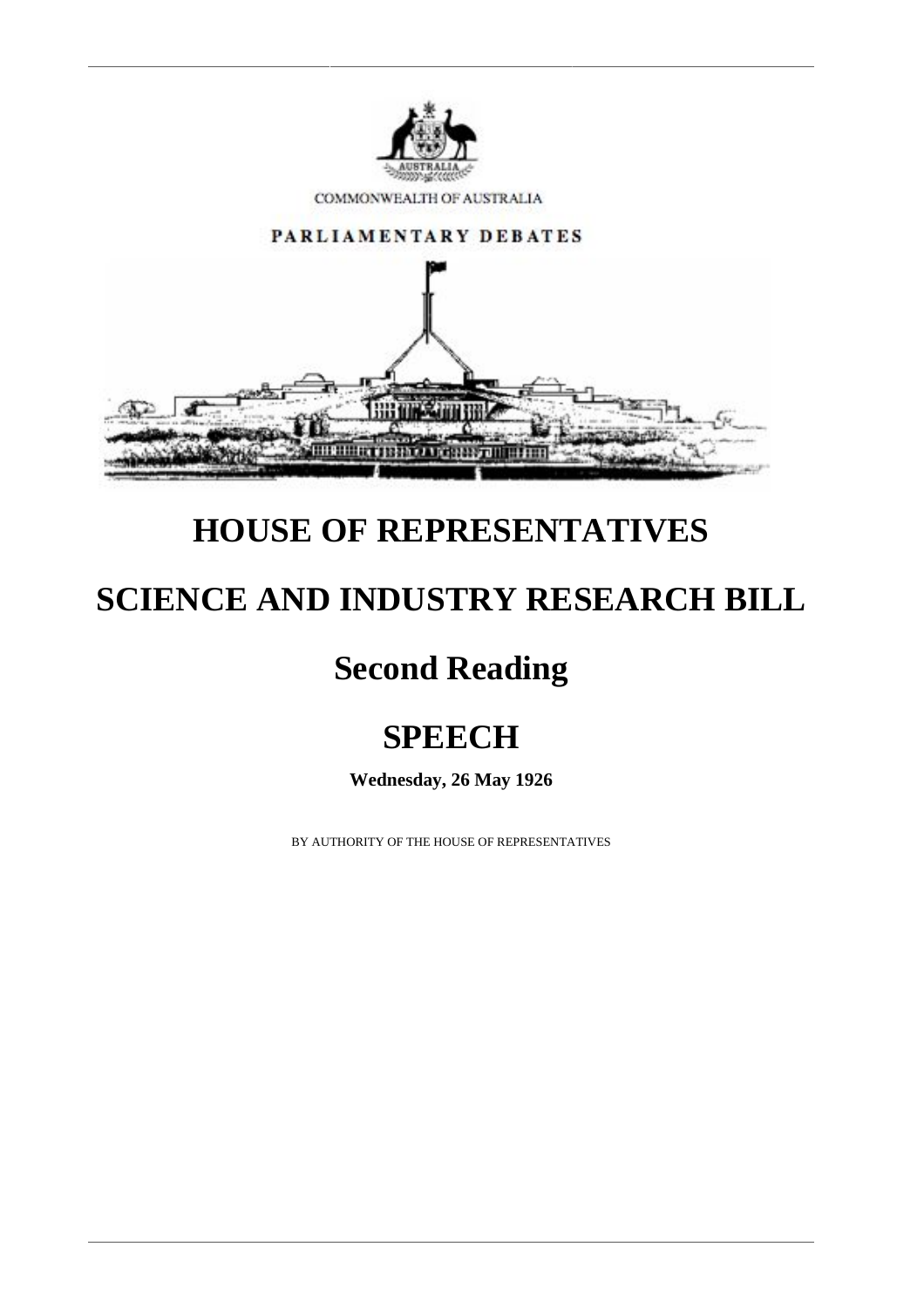### **SPEECH**

**Date** Wednesday, 26 May 1926 **Source** House **Page** 1 **Proof** No **Questioner** *Responder* **Speaker** BRUCE, Stanley **Question No.** 

**Mr BRUCE** (Flinders—Prime Minister and Minister for External Affairs) (NaN.NaN pm) . - *(By leave.)* - I move -

That the bill be now read a second time.

This measure amends the Institute of Science and Industry Act 1920, and alters the constitution of the Institute of Science and Industry in several respects. The object of the Government is, not to create a great new centralized institute of research, but, for the benefit of both the primary and secondary industries, to bring about co-operation between existing agencies and to enlist the aid of the pure scientist, the universities, and every other agency at present handling scientific questions. Every honorable member must consider it to be essential for Australia, with its splendid opportunities and difficult problems, to make every endeavour to bring to the solution of those problems whatever assistance science can offer. The only consideration which would deter honorable members from supporting this measure would bt the feeling that it might lead to duplication and the overlapping of effort. I can assure them that the exact opposite will be the result; the bill will in no sense lead to a duplication of the efforts of the States, nor will it bring about any overlapping of scientific research in relation to our industrial or other problems. What we propose is essentia] in a country such as Australia. Recent industrial developments prove that science can greatly assist in bettering the conditions of the workers and in bringing greater prosperity to our people. Those nations which to-day are progressing most rapidly industrially and commercially are enlisting its aid to an extraordinary degree. The United States of America, I believe, lead the world in that respect. Their development has been amazingly rapid. Although the area of that country is slightly less than that of Australia, it carries a population of between 115,000,000 and 120,000,000 people, and yet its problem is how to obtain a sufficient number of workers to take advantage of the opportunities that present themselves. It is freely stated that America could easily absorb another 1.000,000 people to the advantage of the present inhabitants. Seeking a reason for that amazing state of affairs, one realizes what a great part has been played by scientific research. What strikes onemost forcibly is that America's efforts m the direction of scientific research are not limited to governments nor even togreat associations of employers; individual employers are expending vast sums of money in attempts to improve their methods and generally to advance heir efficiency. Many individual manufacturing corporations maintain their own laboratories for experimental work, and. employ staffs of trained scientists. The largest concern is the Du Pont de Nemours Company, which has 250 chemists engaged on experimental work throughout the year. The Pennsylvania Railway Company has no fewer than 361 scientists employed in its testing laboratory, and the General Electric Company has 150. The first cost of the laboratories of these great manufacturing corporations or transport agencies was as high as £100,000, and the annual cost of some of them runs to a figure equally great. In all there are over 30 large laboratories belonging to individual firms, and a score of associations of manufacturers are engaged in work of- a similar nature. An extraordinarily interesting feature of the position in America is that, although these great research activities are conducted by individual firms or associations, almost without exception the utilization of their discoveries is not confined to their particular business. These discoveries are made known to the industry generally on the principle that the improvement of its efficiency benefits all concerned. We can learn a great deal from America in that respect.. The National Canners' Association spends about  $\pounds 10,000$  a year, and, connected with almost every industry in America there are associations which are carrying out research work for the benefit of their members. This covers a wide field of activity, and applies to lumber, paint, woollens, paper, refrigeration, dairying, cement, tiles, bricks, and almost every other product that can be mentioned. It is notable, also, that American industries are co-operating with the universities. Great industrial enterprises send their problems to the universities to be investigated by pure scientists, and thus science is being applied to the solution of industrial problems. In addition, there are institutions of a public or semi-public character, like the Mellon Institute, which is associated with the University of Pittsburg. In that institute there are no fewer than 80 highly-trained research fellows, who are carrying out work on selected subjects. Research fellowships are given to men who are selected by an industry, and those men go into the institute to solve, or attempt to solve, particular problems. Generally, they are afterwards absorbed into the industry, and, naturally, they raise its standard and assist its scientific development. . We have done a little in this country in promoting standardization, but some persons have been appalled at hearing that the Government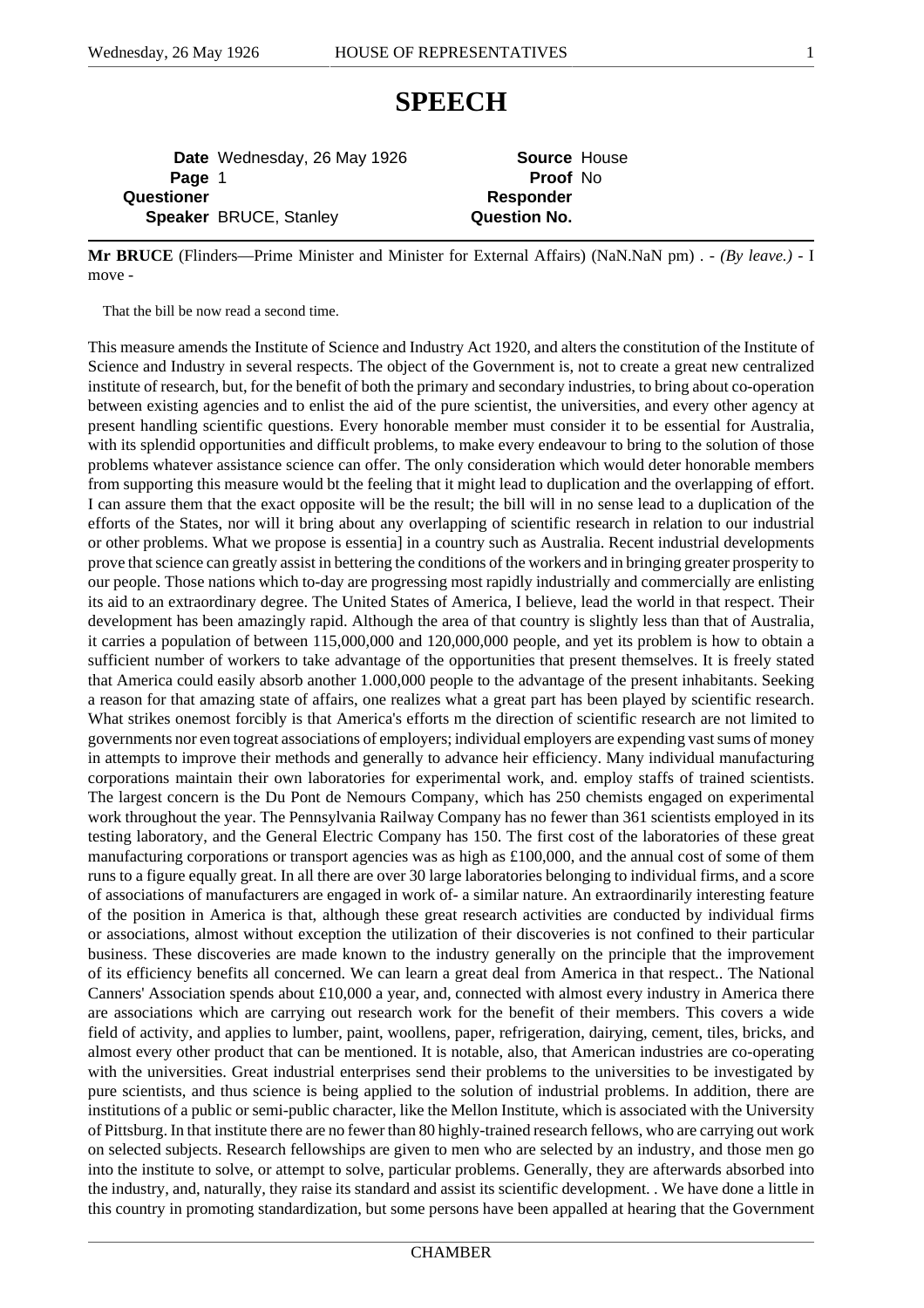ought to spend £2,000 to assist the work. Within the limited means at its disposal, the Standards Association in Australia has done valuable work. But its activities should be extended. The Bureau of American Standards occupies buildings which cost £300,000, and its annual expenditure is about £460,000. All that money is being spent to bring about standardization, which is regarded there as essential. One can readily realize how much can be saved by standardization. We often fritter away time, money, and energy in producing ten articles when, if we had standardization, one would do equally well. With standardization we could reduce capital expenditure and overhead charges, and at the same time enormously increase production and efficiency. We must undertake research work, and the time is over-ripe for it. I cannot now speak of all the activities of America, but I must mention the Carnegie Institute, which has an endowment of £4,500,000, and innumerable other institutions are carrying out similar work. Before the war Great Britain's activities in this direction were not so great as one would have desired, but there has been, within recent years, with the more intense competition that has followed the war, a realization of the need for research work. Machinery has been established, and is being rapidly extended, for carrying out valuable industrial and general research work. The problem is being dealt with differently in Great Britain and America, and there is something to be learned from a comparison of the two methods. In America there is great activity, but no real co-ordination of effort. Great Britain is attempting co-operation from the top, and that should be our aim, for in this direction the Commonwealth Government can give particularly useful assistance. The Department of Scientific and Industrial Research in Great Britain was established in 1917, a year before the war closed, and a fund of £1,000,000 for the endowment of research associations was created by the Government, and has grown considerably since. The expenditure of the

British Government for the co-ordination of industrial research work, and for carrying out such work, has nearly doubled in the last three years, and during the current year will probably reach £550,000. The department is endeavouring to stimulate industrial research by manufacturers and associations of manufacturers, and has already promoted the formation of 25 associations of manufacturers to deal with different phases of industrial problems by bringing scientific methods to bear upon them. The British Government is also endowing university research work, and in 1924 made 258 grants, totalling £35,000, for that purpose. Evidence of the development of thought on this subject in Great Britain is contained in the recent report oi' the Coal Commission. In dealing with the troubles in the coal industry the commission recommended that for a period of seven years an average sum of £50,000 annually should be set aside for scientific investigations into problems associated with the industry. Japan, which has experienced probably a more phenomenal industrial growth than any other country, is spending £300,000 on a national laboratory. The Indian Forestry Department is known throughout the world ; it is carrying out valuable research work relating to forestry and limbers. Canada, New Zealand, and South Africa - our sister dominions - are trying to do something effective in the same direction.

I shall not deal exhaustively with the bill, but I wish to say a word about the Institute of Science and Industry, which was created in 1920. The bill alters the basis of the original proposal. While the institute did not realize all the hopes entertained of it, it is wrong to suggest that it has done nothing. It has done quite a large amount of valuable work, but disappointment has been felt because the aims and ambitions of those who created it were probably too large to be realized in practice. The money provided for it was not sufficient to enable it to function successfully. T hope that on the present occasion we shall remove both these weaknesses in the scheme by not attempting to do too much, and by ensuring that for the next few years it will be impossible for the institute to be starved, and its activities rendered of no value. I should like to refer to some of the work which the institute in its present form has done, because

I think there has been a considerable amount of quite unjust criticism of it. I admit that it has not done all that was anticipated; but it has still done very valuable work, for which it is entitled to credit.

**Mr Foster** (—) (NaN.NaN pm) - It has net had the means to do much.

**Mr BRUCE** (—) (NaN.NaN pm) - That is so. It has done very valuable work in connexion with the manufacture of paper pulp from Australian timber. It has done good biological work in the control of the prickly " pear, and it has, I think, successfully solved the problem of " bunchytop " in bananas. . Certainly the institute has not been a complete failure, as some people would suggest, but I think that every one recognizes that the time has come when it should be re-organized and placed upon a different basis. The Government, feeling that very strongly, last year summoned a conference of scientists, industrialists, and representatives of the commercial community. That conference was held in Melbourne, and made certain recommendations. The Government also invited **Sir Frank** Heath, who is at the head of the British Research Council, to visit Australia. He was in Australia for some three or four months at the end of last year and the beginning of the present year. He made a most valuable report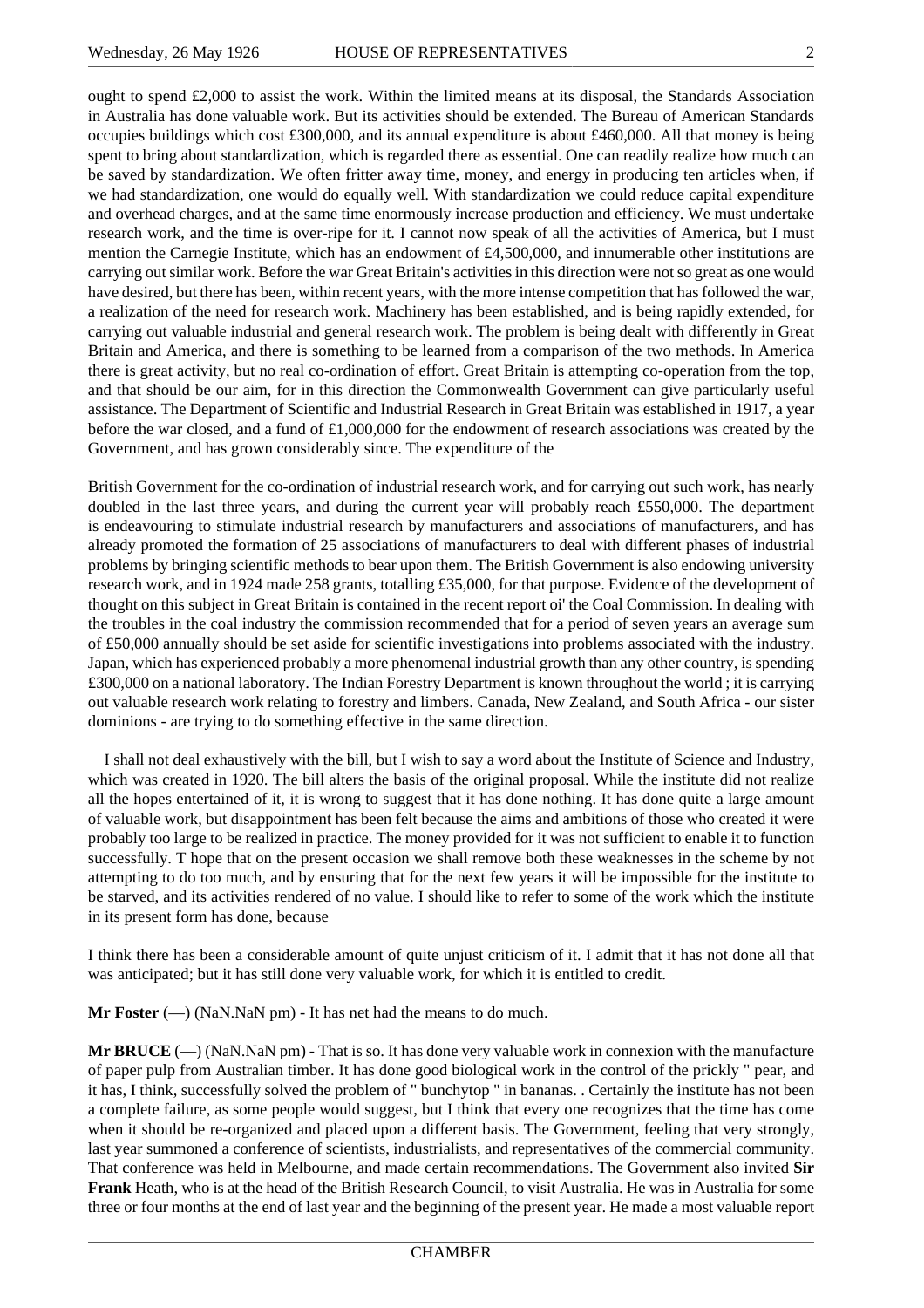to the Commonwealth Government, and to a considerable extent the proposals I am now bringing forward are based upon that report, which honorable members have had an opportunity of reading.

**Mr Prowse** (—) (NaN.NaN pm) - Has **Sir Frank** Heath's report been made available?

**Mr BRUCE** ( $\rightarrow$ ) (NaN.NaN pm) - Yes; I think it was published some two or three months ago.

**Mr Prowse** (—) (NaN.NaN pm) - He made an interim report before leaving Australia, but said that his main report would not be written until he reached England.

**Mr BRUCE** (—) (NaN.NaN pm) - I speak subject to correction; but I am almost certain that **Sir Frank** Heath's report was given to the press when Parliament was not sitting, and must have been circulated to honorable members in the ordinary way.

**Mr Mann**  $(-)$  (NaN.NaN pm) - We have only had press notices of it, I think.

**Mr BRUCE** ( $\rightarrow$ ) (NaN.NaN pm) - My impression is that it has been available for some time.

The first alteration proposed is that the position of Director of the Institute of Science and Industry created by the existing act shall be done away with. The position as existing under the present act is to be completely altered. The whole of the control of the institute under the existing act is in the hands of the Director. By the new proposal it is contemplated placing the control of the institute in the hands of a Central Council, which will be the body advising the Minister. There will also be created six State committees.

**Mr Coleman** (—) (NaN.NaN pm) - Is the right honorable gentleman assured of the cooperation of the State Governments?

**Mr BRUCE** ( $\rightarrow$ ) (NaN.NaN pm) - I do not think there is ' any question of that. The Central Council will be composed of three members appointed by the Commonwealth Government, and the chairman of each of the State committees. These nine will form a body to advise the Government on all questions requiring scientific investigation. In addition to these nine members, additional members, whose assistance may be required because of their special scientific knowledge, can be co-opted. The reason for this is that it might be found that the Central Council did not include a representative of some particular branch of scientific research which it would be most desirable to have represented on the council. For example, there might be no biologist amongst them, and it is essential that there should be a biologist upon an advisory council of this sort. Under the bill it" will be possible for the Central Council to secure the assistance of a biologist, or any other scientist whose help it would be desirable to have.

**Mr Foster**  $(-)$  (NaN.NaN pm) - What distinct provision is made to prevent overlapping by other institutions carrying out research work?

**Mr BRUCE**  $(-)$  (NaN.NaN pm) - That will be made quite clear during the consideration of the bill. Of the Central Council of nine the three members appointed by the Commonwealth Government will form the executive. They will not be permanent, but part-time officials, but it is proposed that they should be paid fees,, and should advise the Minister on all questions. It is not contemplated that the Central Council shall be called together more than once or twice a year. A period of the year when it will probably be called together will be the month of March, when the whole council will meet to prepare the estimates and programme for the forthcoming year. Apart from that annual meeting at which the general policy of the institute will be laid down, and the estimates for the forthcoming year prepared, it is not contemplated that the full council shall meet except in extraordinary circumstances, when some particular problem arises upon which it is necessary to arrive at a decision. In ordinary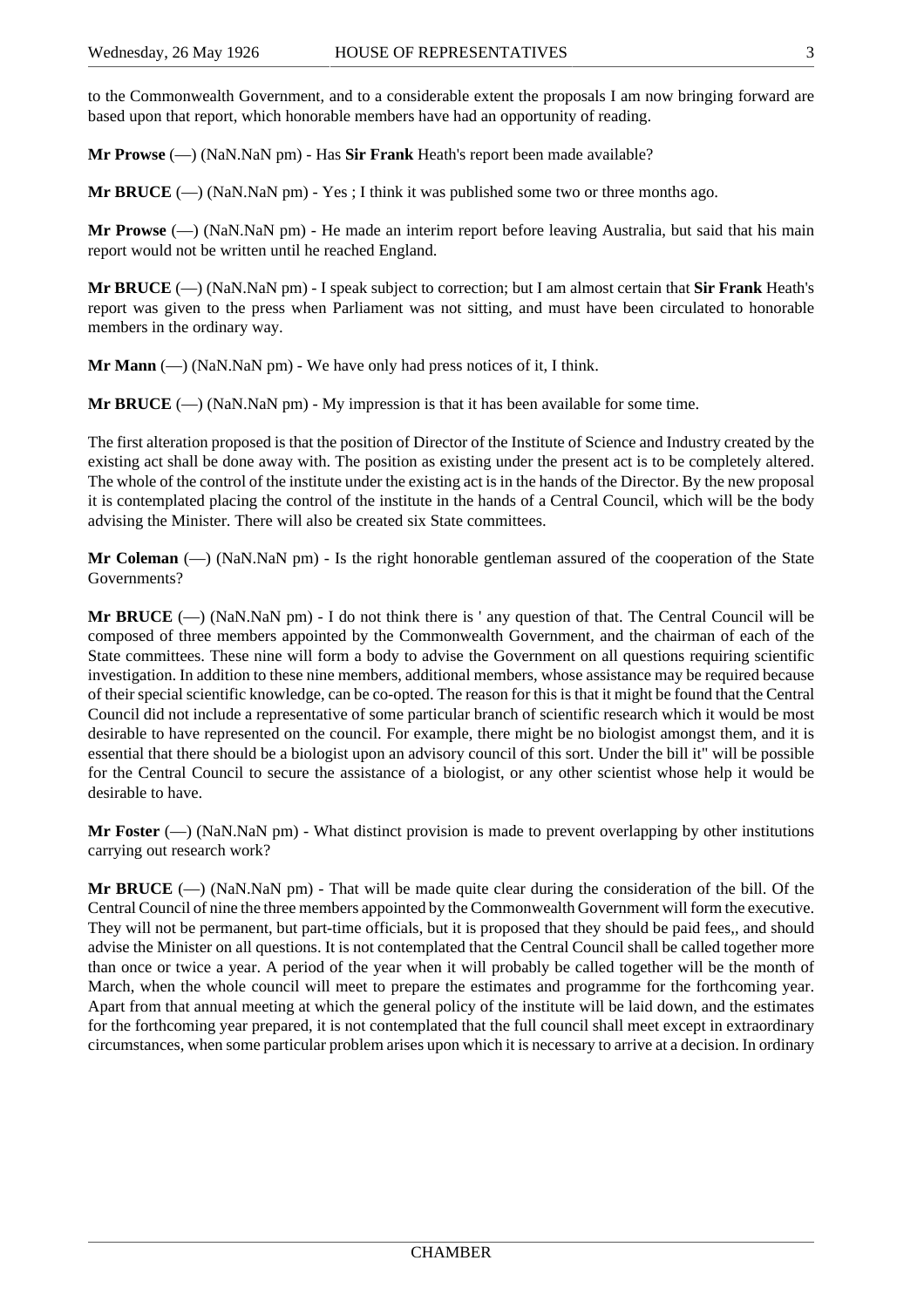**Mr RODGERS** (WANNON, VICTORIA—) (NaN.NaN pm) - Appropriations will be made on recommendations of the council.

**Mr BRUCE** (—) (NaN.NaN pm) - 'The Central Executive will really be the advisers of the Government at all times.

**Mr Blakeley** (—) (NaN.NaN pm) - Who will elect the chairman of the council?

**Mr BRUCE** (—) (NaN.NaN pm) - He is appointed, and is one of the three members of the council appointed by the Government to be the executive of the council.

**Mr Coleman** (—) (NaN.NaN pm) - Has not **Mr. Julius** already been appointed chairman ?

**Mr BRUCE** (—) (NaN.NaN pm) - Yes. The Government is extremely fortunate in having obtained the services of **Mr. Julius,** an engineer, of Sydney, to act as chairman, and with him **Mr.** Newbigin, and Professor Rivett of the Melbourne University, who have agreed to act as representatives of the Government on the Central Council. That council will deal with the general programme, the budget, and the activities generally of the institute. It must determine the programme of work. It is not contemplated that research work will be carried out by the institute, but that it will be undertaken wherever the best facilities exist for carrying it out. For instance, the problem with regard to fuel waste would probably be best dealt with in Western Australia, and the Western Australian committee would be responsible for carrying out the work which the council determined should be carried out in that State. It is necessary that the institute should co-operate; but I wish to make it clear that research work wall be carried out in existing institutions, such as the universities of the States, and I am confident that we shall get the most cordial co-operation, from the States.

The universities are sympathetic, and we shall have their assistance, as well as the help of the industrial and commercial community generally. The State committees will have power to bring forward problems which they consider should be dealt with by the council, and where research work is being carried out in their own States, they will be responsible to the council for it. In this I think there is the germ of a scheme which should ensure the co-operation of the entire community.

**Mr RODGERS** (WANNON, VICTORIA—) (NaN.NaN pm) - Has the Government fixed on a method to determine the constitution of the State committees?

**Mr BRUCE**  $(-)$  (NaN.NaN pm) - Three members will be nominated by the Governments of the respective States, from the staffs of their scientific and technical departments, and three other members will be what might be called pure scientists. Probably they will be members of the staffs of the State universities. These six members, with a chairman, to be appointed by the GovernorGeneral, will co-opt two or three more so as to make each committee thoroughly representative and efficient. Several of the State Premiers have indicated that they are prepared to co-operate in the scheme, and to afford every assistance. The actual functions of the State committees are set out in the bill. The purpose of the committees will be to advise the council as to the problems to be investigated. If a committee is directly interested in any problem affecting its State, it will investigate it, form its own conclusions regarding it, and make a recommendation to the council that research work upon it should be undertaken in the next year's programme. It will also be the function of the State committees to keep in touch, and to cooperate with the various other bodies which may be interested in a particular work; to assist the council in organizing the work carried out in the States, and to make inquiries and to furnish reports on matters referred to it by the council. If the executive requires further information from any State, it may utilize the State committee, and get the assistance required.

But when we embark upon a campaign of scientific research, unless we have trained scientists to carry out the work, we are not likely to get very far. It is regrettable that we have already lost the services of so many of the best men trained in our universities. Our objective, in launching this scheme, is to ensure that we shall have the assistance of men trained in Australia, and retain their services for this country.

The only other point to which I desire to refer now is the proposed change of the name of the " Institute of Science and Industry" to "Council for Scientific and Industrial Research." We are making the change because we believe it will more truly indicate the functions of the new body. It is to be a council for scientific and industrial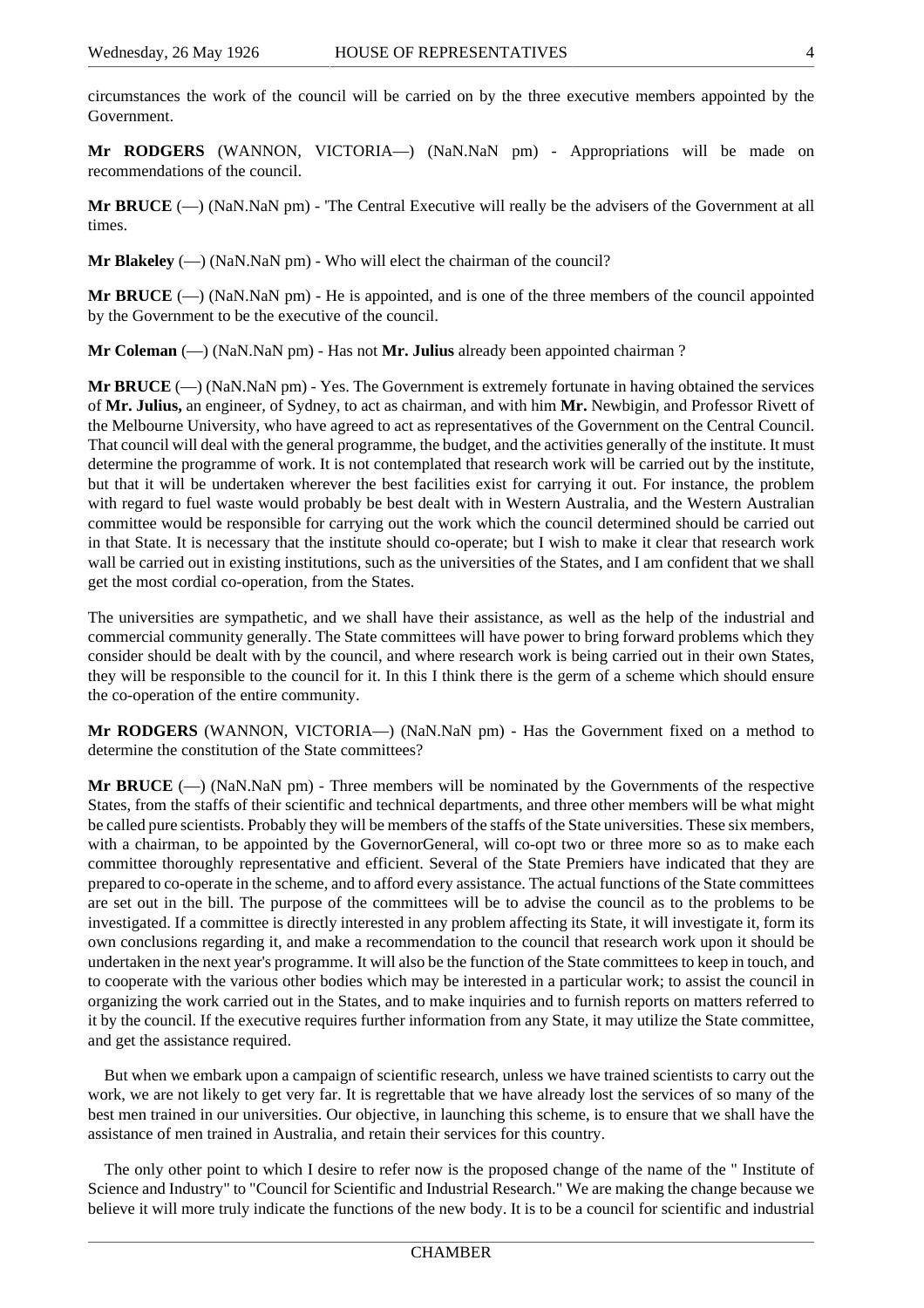research. A further reason for the change is that the corresponding body in Great Britain is known as the " Department of Scientific and Industrial Research," and the Canadian body is styled " The Advisory Council of Scientific and Industrial Research." These bodies are receiving general recognition in other countries, and as we propose that the Council for Scientific and Industrial Research shall have similar functions, it is very desirable that the name should be similarly recognized for the character of its work.

**Mr Mann** (—) (NaN.NaN pm) - Are we to understand that research work need not necessarily be connected with industry ?

**Mr BRUCE** (—) (NaN.NaN pm) - It will be in relation to industry generally, primary and secondary.

**Mr Mann** (—) (NaN.NaN pm) - The change of name is significant.

**Mr BRUCE** ( $\rightarrow$ ) (NaN.NaN pm) - There is no intention to change the character of the work. It will be connected with science as applied to industry.

**Mr Foster**  $(-)$  (NaN.NaN pm) - Will the new body link up with big industrial organizations if opportunity offers ?

**Mr BRUCE** ( $\rightarrow$ ) (NaN.NaN pm) - We are hoping that the big industrial organizations will gradually recognize the necessity for scientific research.

**Mr Coleman**  $(-)$  (NaN.NaN pm) - By that is it meant that they will be able to initiate inquiries?

**Mr BRUCE** (—) (NaN.NaN pm) - Certainly. If a certain line of scientific research is thought desirable, the need for it will be brought before the council. The council will then investigate the matter, and request the committee in the State concerned to go into the whole question and advise what course should be adopted.

**Mr RODGERS** (WANNON, VICTORIA—) (NaN.NaN pm) - Under the system adopted for the standardization and link- ing up of secondary industries, panels are appointed on which certain industries are represented.

**Mr BRUCE** (—) (NaN.NaN pm) - It is proposed to have a central council representing the whole of the States, with separate committees in each State. Instead of having a centralized bureau with its director in Melbourne, there will be a general encouragement of industrial research.

**Mr RODGERS** (WANNON, VICTORIA—) (NaN.NaN pm) - When one of those panels issues a specification, that becomes a recognized standard without the necessity for enforcement by law.

**Mr BRUCE** (—) (NaN.NaN pm) - That is so. Admirable work is being done by the Standards Association. The council has given much consideration to immediate problems, and I think that the House will be interested to know what lines its investigations will take. It is considered that immediate investigation should be made regarding liquid fuels, cold storage, and the preservation of foodstuffs, forest products, animal diseases and pests, plant diseases and pests, and fruit-growing problems. All these matters are already receiving the consideration of the executive. Certain estimates in regard to them will, probably, be embodied in the general Estimates for the forthcoming year, so that an immediate start may be made. Every one will recognize that liquid fuel, for example, is an important subject of investigation. Unfortunately we have no indigenous oil supply, and consequently are importing 90,000,000 gallons of petrol a year. There is a wonderful possibility before us if we can find a solution of the liquid fuel problem. The institute up to the present has unquestionably suffered considerably owing to insufficiency of funds for its work. When an effort is being made to stimulate scientific research in relation tto the problems of industry, and the best scientists of the country are showing a sincere desire to help to overcome our difficulties, it is most undesirable that their labours, which may have cost, perhaps, £10,000, should be lost because of the exigencies of a particular treasurer. The council might be on the brink of finding the solution of an important problem, requiring only an expenditure of  $\pounds1,000$  or  $\pounds2,000$  to complete its investigations, and its efforts would be defeated if the Treasurer of the day decided that no further money could bo made available to it. To obviate such. & position, it ib provided in the bill that for the purposes of scientific and industrial investigation, in pursuance of this measure, there shall be appropriated from the Consolidated Revenue Fund the sum of £250,000. It is not contemplated' to expend that sum in one year. That amount should carry the institute on for some time; but the money will be placed in a trust fund, where it will be available for the purposes of the council. To ensure that full parliamentary control shall be exercised over the expenditure of this money, it is provided that nothing shall be spent from the trust account except in accordance with estimates of expenditure